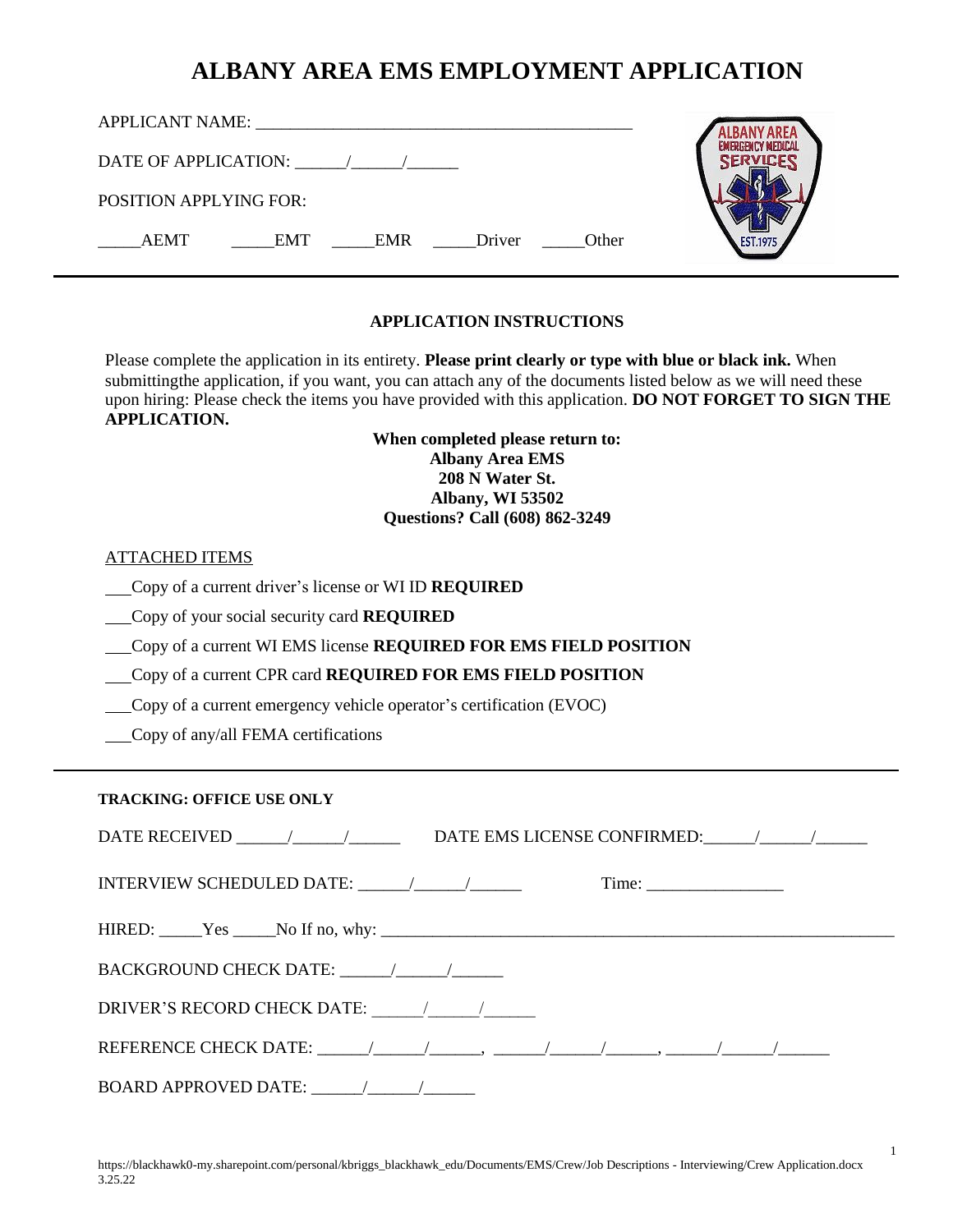#### **GENERAL INFORMATION**

| Applicant's Name: (First)                                                         |                          |        |
|-----------------------------------------------------------------------------------|--------------------------|--------|
|                                                                                   | (Middle)                 | (Last) |
|                                                                                   |                          |        |
|                                                                                   |                          |        |
|                                                                                   |                          |        |
|                                                                                   |                          |        |
|                                                                                   |                          |        |
|                                                                                   |                          |        |
|                                                                                   |                          |        |
|                                                                                   |                          |        |
| Please indicate desired work schedule:                                            |                          |        |
| Please indicate days or times you cannot work: __________________________________ |                          |        |
|                                                                                   | <b>GENERAL EDUCATION</b> |        |
| Do you have a: _____High school Diploma _____GED Year Graduated: _________        |                          |        |
|                                                                                   |                          |        |
|                                                                                   | <b>EMS EDUCATION</b>     |        |
|                                                                                   |                          |        |
|                                                                                   |                          |        |
| Course taken at:                                                                  |                          |        |
|                                                                                   |                          |        |
|                                                                                   |                          |        |
| Course taken at:                                                                  |                          |        |
| Other EMS related courses:                                                        |                          |        |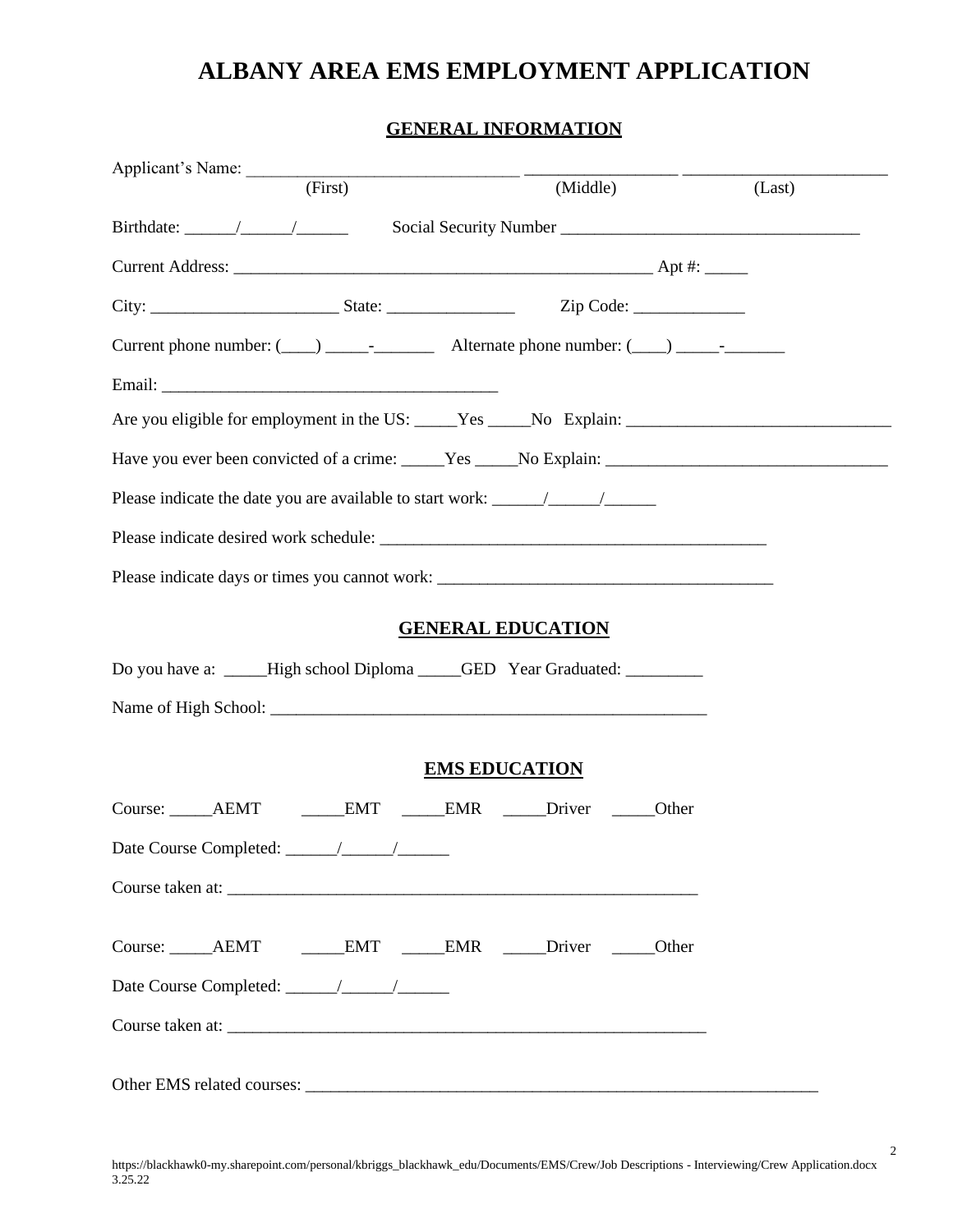### **EMS LICENSE AND CERTIFICATIONS**

| Current WI License Level: _______AEMT ______EMT ______EMR _____Driver ______Other                                                                                         |                       |  |
|---------------------------------------------------------------------------------------------------------------------------------------------------------------------------|-----------------------|--|
|                                                                                                                                                                           |                       |  |
| Are you currently Nationally Registered? _____Yes ____No                                                                                                                  |                       |  |
|                                                                                                                                                                           |                       |  |
| Are you a licensed EMS Instructor? _____Yes ____No                                                                                                                        |                       |  |
|                                                                                                                                                                           |                       |  |
| Have you had any disciplinary actions against your EMS license? _____Yes _____No                                                                                          |                       |  |
| If yes, explain: $\sqrt{\frac{2}{1-\frac{1}{2}} \cdot \frac{1}{2-\frac{1}{2}} \cdot \frac{1}{2-\frac{1}{2}} \cdot \frac{1}{2-\frac{1}{2}} \cdot \frac{1}{2-\frac{1}{2}}}$ |                       |  |
| Medical control authorities you have worked in: ________________________________                                                                                          |                       |  |
|                                                                                                                                                                           |                       |  |
| Are you a CPR instructor: _____Yes ______ No                                                                                                                              |                       |  |
|                                                                                                                                                                           |                       |  |
|                                                                                                                                                                           |                       |  |
|                                                                                                                                                                           |                       |  |
|                                                                                                                                                                           |                       |  |
|                                                                                                                                                                           | <b>DRIVING RECORD</b> |  |
| WI Driver's License #                                                                                                                                                     |                       |  |
|                                                                                                                                                                           |                       |  |
| Do you have experience driving emergency vehicles? _____Yes _____No How many years: _________                                                                             |                       |  |
| Driving Offenses:                                                                                                                                                         |                       |  |
|                                                                                                                                                                           |                       |  |
|                                                                                                                                                                           |                       |  |
| Has your driver's license ever been suspended or revoked? _____Yes _____No                                                                                                |                       |  |
|                                                                                                                                                                           |                       |  |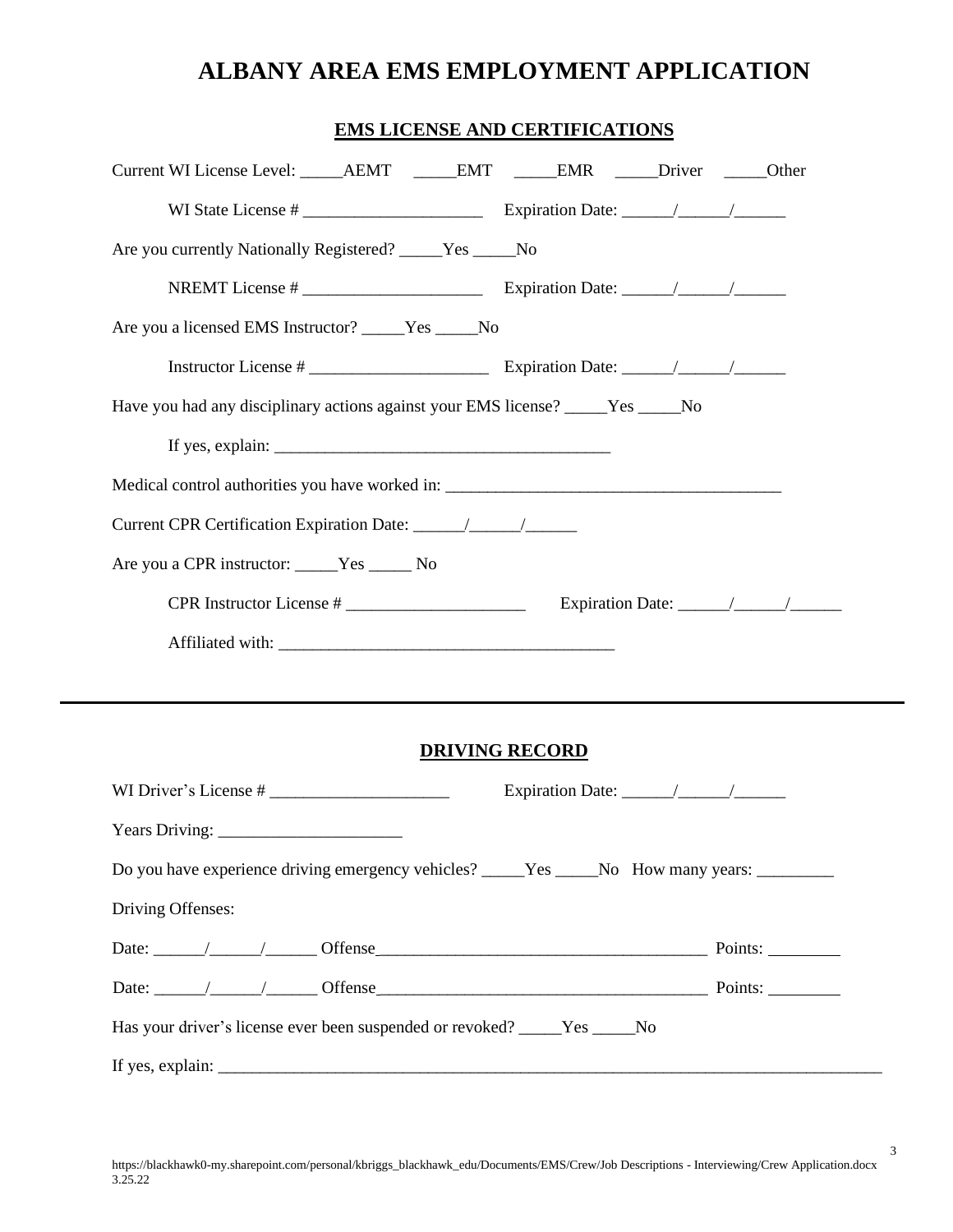### **REFERENCES: Provide at least** *three*

|  | Zip Code: |
|--|-----------|
|  |           |
|  |           |
|  |           |
|  |           |
|  |           |
|  |           |
|  |           |
|  |           |
|  |           |
|  |           |